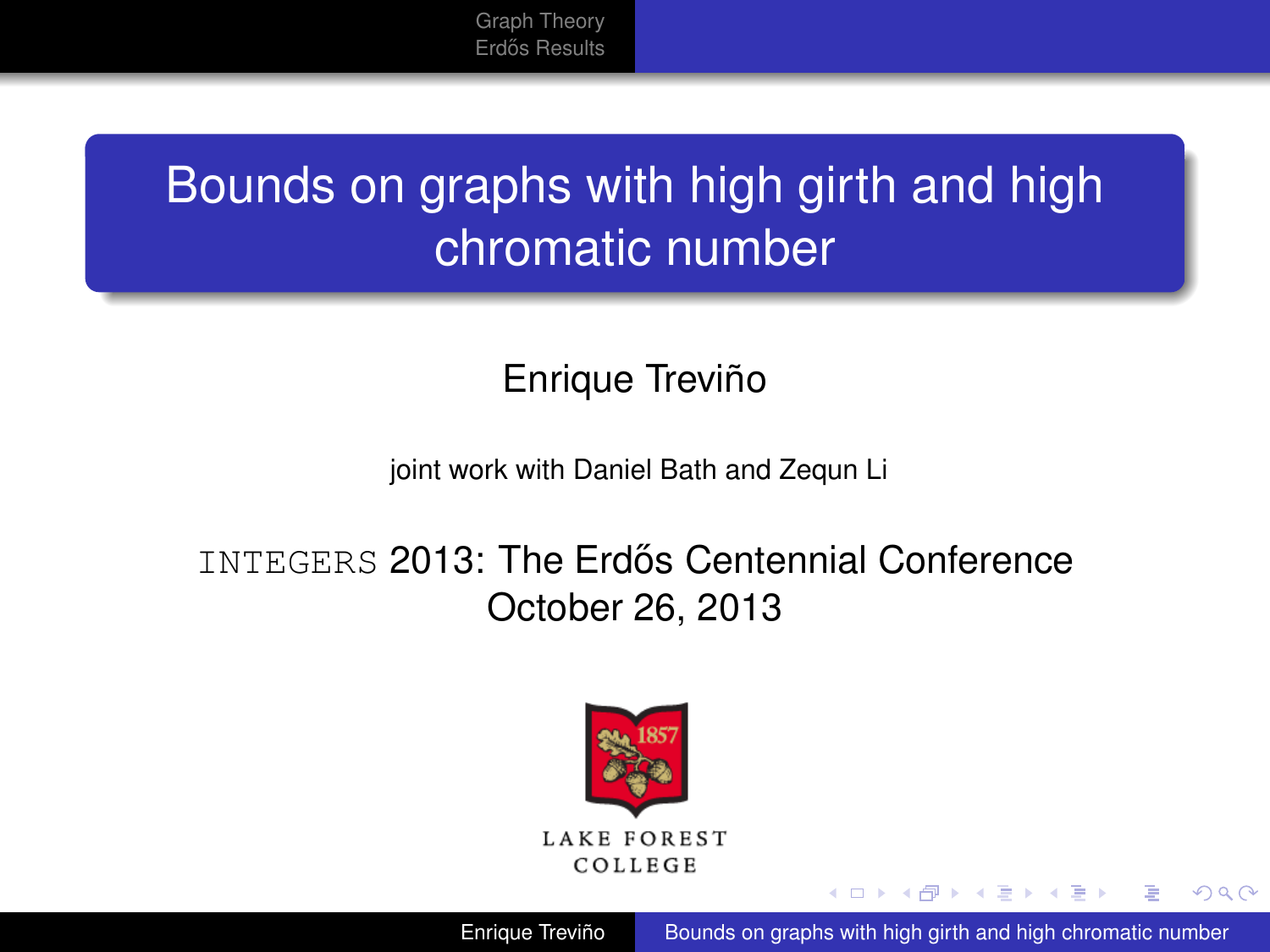### <span id="page-1-0"></span>Some Definitions

- **Chromatic Number:** The chromatic number of a graph G is the smallest number of colors needed to color the vertices of G so that no two adjacent vertices share the same color.
- **Cycle:** A cycle graph of length *n* is an *n* sided polygon (i.e., a graph with *n* vertices and *n* edges where each vertex has degree 2). Example:



つひへ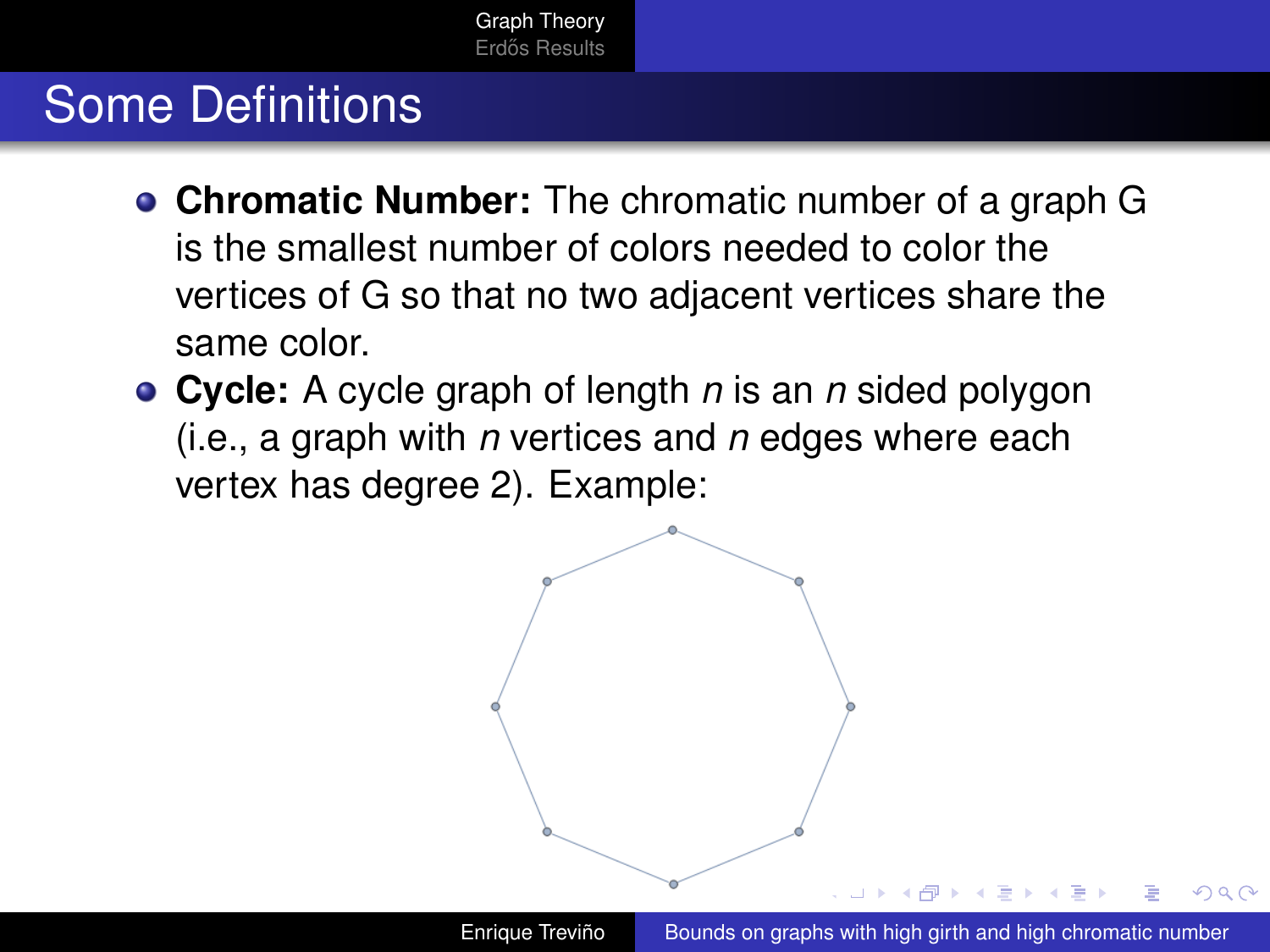## More Definitions

- **Independent Set:** An independent set in a graph is a set of vertices no two of which are adjacent.
- **Girth Number :** The girth number of a graph is the length of a shortest cycle contained in the graph. If the graph does not contain any cycles (i.e. it's an acyclic graph), its girth is defined to be infinity. In the following example the girth number is 8:

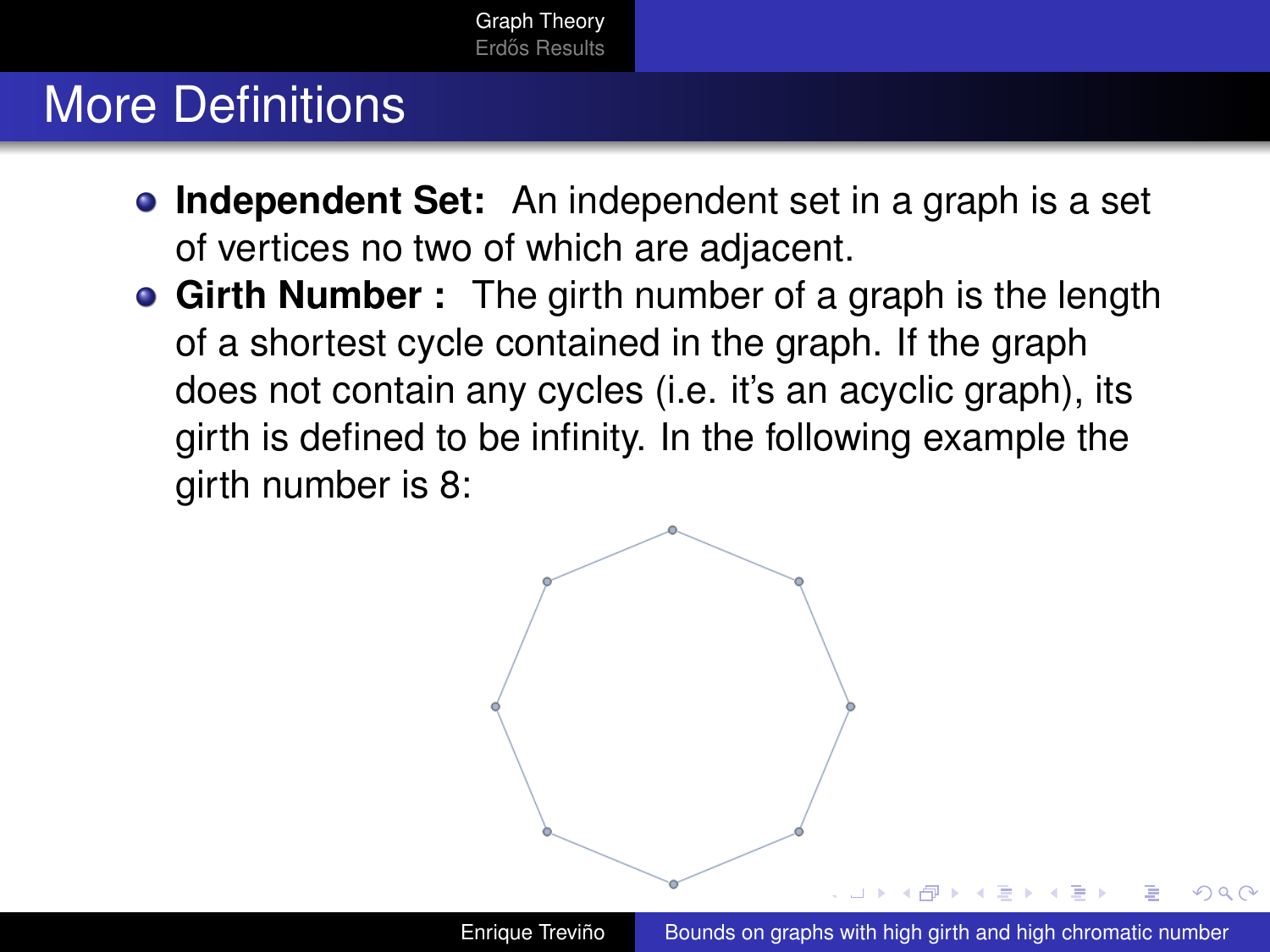[Graph Theory](#page-1-0) Erdős Results

#### **Examples**



Figure: The maximal independent set consists of vertices  $\{8, 1, 3, 5\}$ , the chromatic number is at least 5 because the vertices  $\{2, 8, 7, 4, 6\}$ form a complete graph. The girth number is 3 because 3 is the smallest cycle.

 $2Q$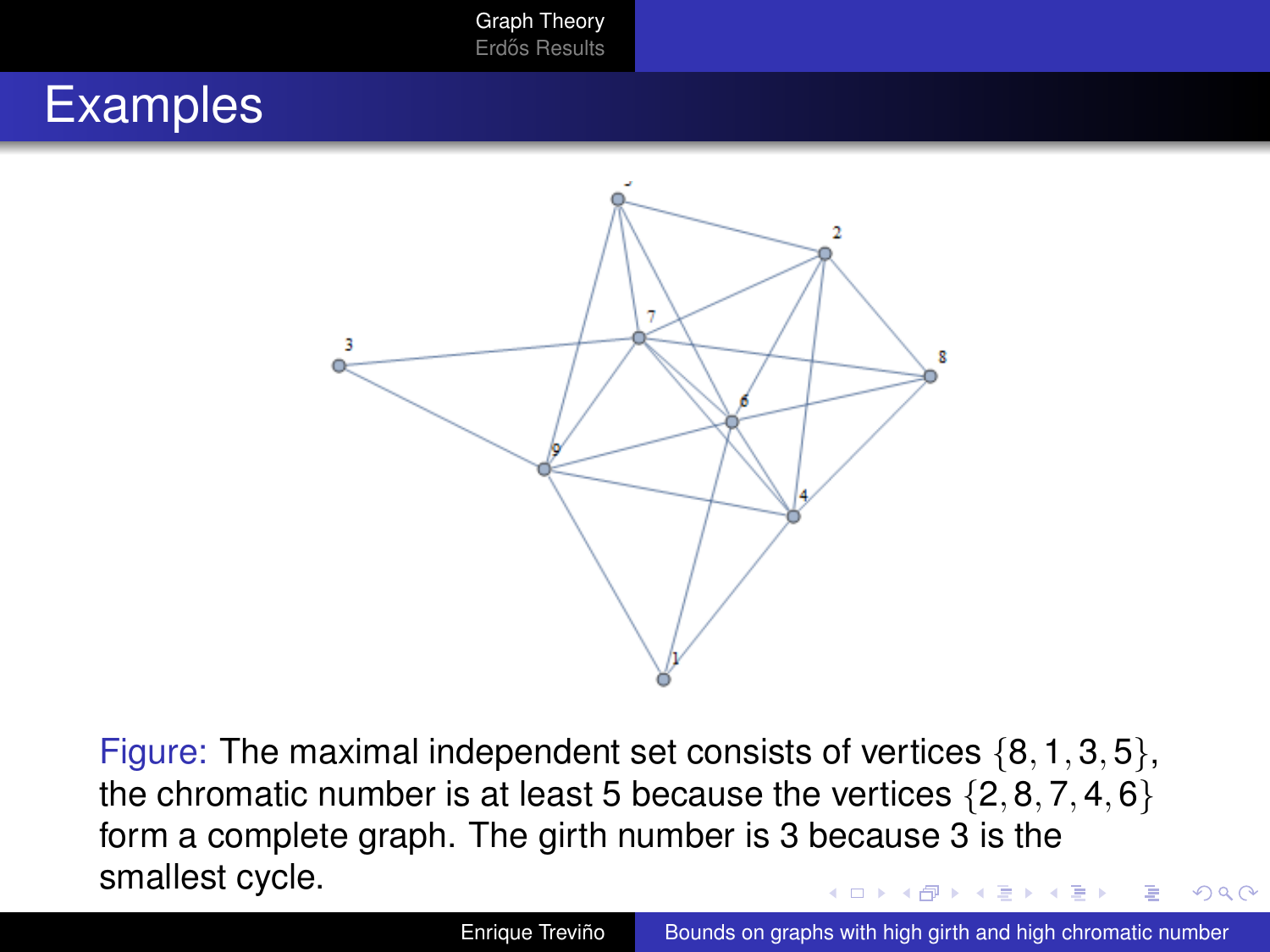# <span id="page-4-0"></span>Erdős, 1959

In the paper "Graph Theory and Probability", Erdős proved the following:

Let *h*(*k*, *l*) be the least integer such that every graph with *h*(*k*, *l*) vertices contains either a cycle of *k* or fewer edges or the graph contains a set of *l* independent vertices.

**o** Then

$$
h(k,l) > l^{1+\frac{1}{2k}}
$$

It's worth noting that this paper was one of the papers where Erdős championed the probabilistic method.

**≮ロト ⊀ 何 ト ⊀ ヨ ト ⊀ ヨ ト** 

 $2Q$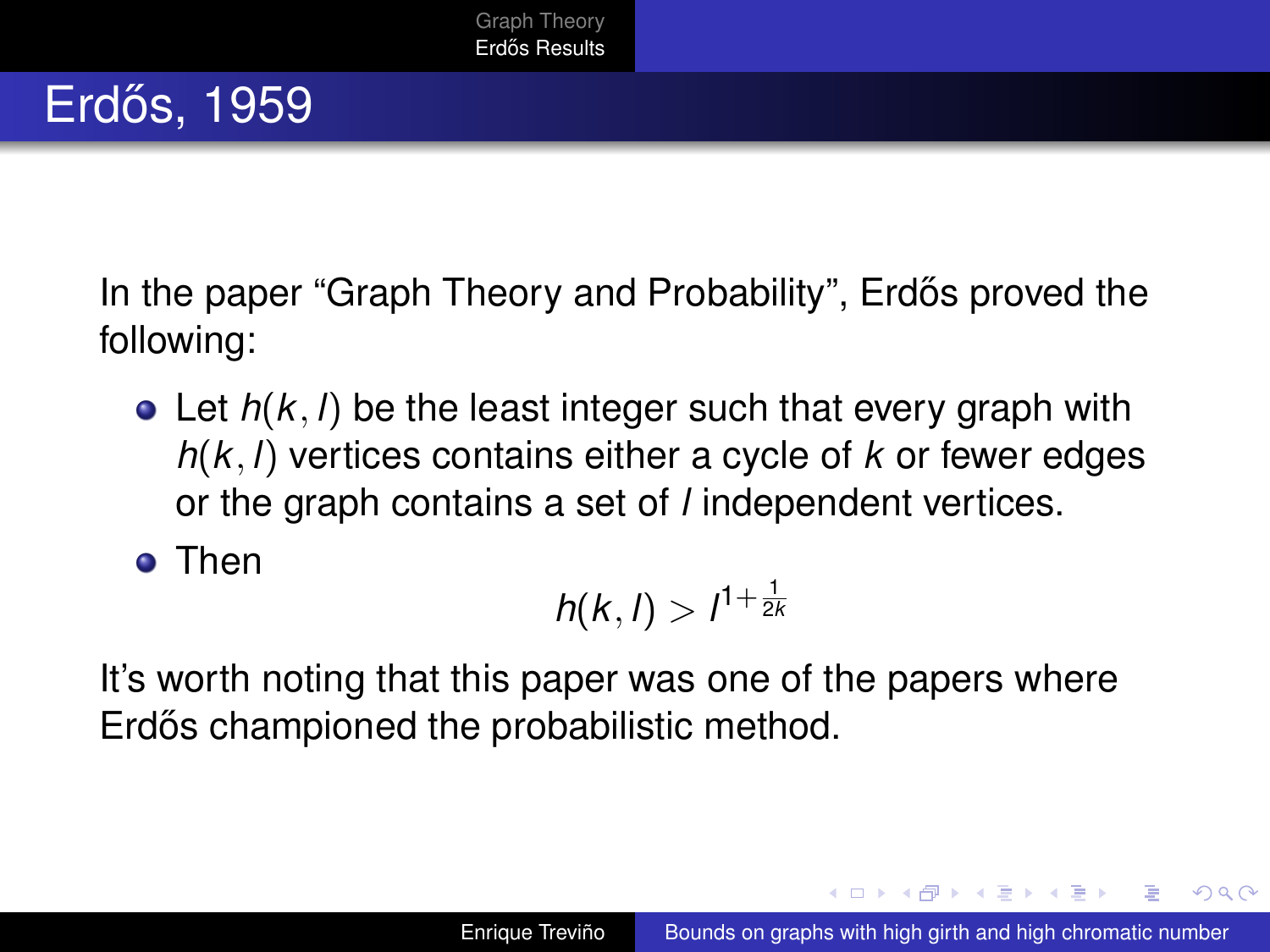### High chromatic number and high girth

- The main consequence of the result mentioned in the previous slide is the following:
- For any integers *r* and *k*, there exists a graph *G*(*r*, *k*) that has chromatic number greater than *r* and girth number greater than *k*.
- Let *n*(*r*, *k*) be the least integer such that there is a graph  $G(r, k)$  of  $n(r, k)$  vertices with the property that its chromatic number number is  $\geq r$  and its girth number is  $> k$ . Then

$$
n(r, k) = |G(r, k)| < r^{2k+1}.
$$

イロメ イ何 メイヨメ イヨメ

 $\Omega$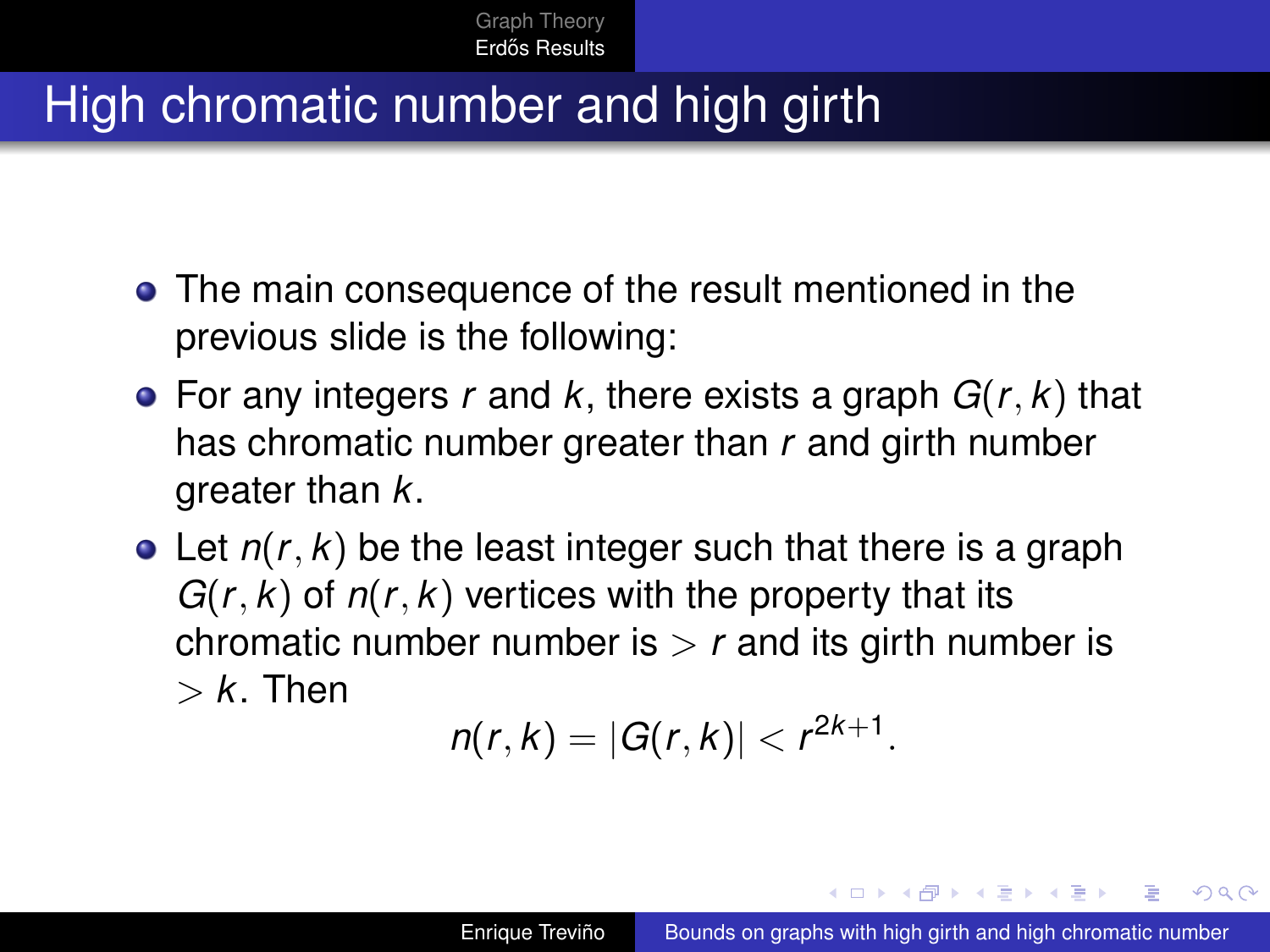

- Suppose  $h(k, l) > l^{1+\frac{1}{2k}}$ . Let's show that this implies the celebrated result of Erdős:
- Since  $h(k, l) > l^{1+\frac{1}{2k}}$ , there exists a graph *G* with  $h(k, l) - 1 = n$  vertices such that *G* has no cycles of length *k* or less and *G* has at least *l* independent vertices.
- Since *G* has at least *l* independent vertices, then

$$
\chi(G) > \frac{|G|}{I} > I^{\frac{1}{2k}} - \frac{1}{I}.
$$

Therefore  $r = l^{\frac{1}{2k}}$  and

$$
n(r,k) \leq l^{1+\frac{1}{2k}} = r^{2k+1}.
$$

 $\left\{ \left\{ \bigoplus_{i=1}^{n} x_i \right\} \in \mathbb{R} \right\}$  is a finite

 $QQ$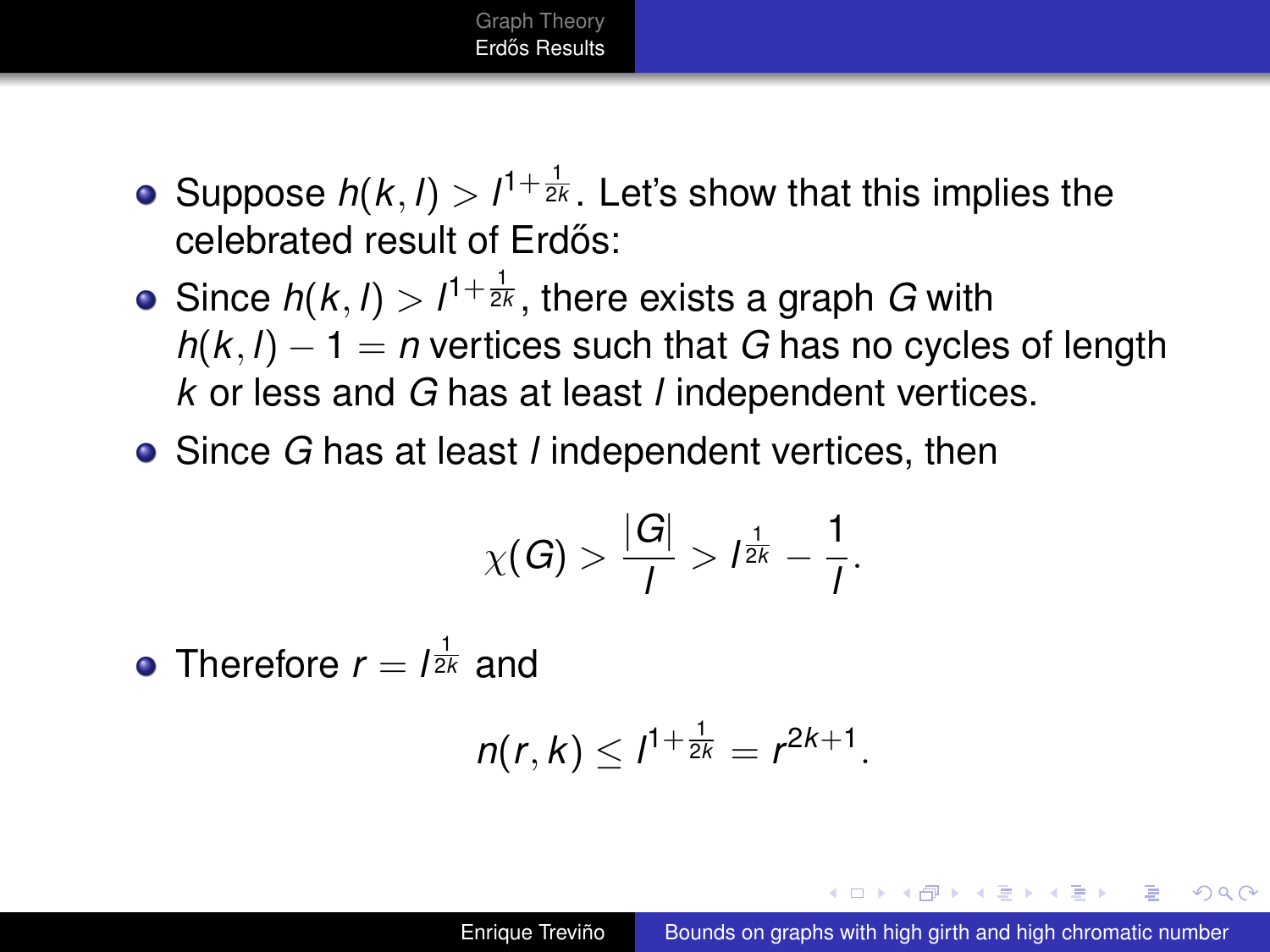### Ideas behind the proof of the lower bound on *h*(*k*, *l*)

• Let  $G_p(n)$  be the space of random graphs of *n* vertices where each edge has probability *p* of being in the graph.

• Let 
$$
n = r^{2k+1}
$$
 and let  $p = \frac{2r^2}{n}$ .

**•** Give an upperbound to the expected value  $\mathbb{E}(C)$  of cycles of length at most *k*. For instance, it is not hard to show that this expected value is bounded above by

$$
\mathbb{E}(\mathcal{C})<\frac{2^{k-1}r^{2k-2}}{3}.
$$

• Let *A* be the set of graphs in  $G_p(n)$  that contain at most  $f = 2^{k-1} r^{2k-2}$  cycles of length less than g.

K ロ ⊁ K 何 ≯ K ヨ ⊁ K ヨ ⊁

つひへ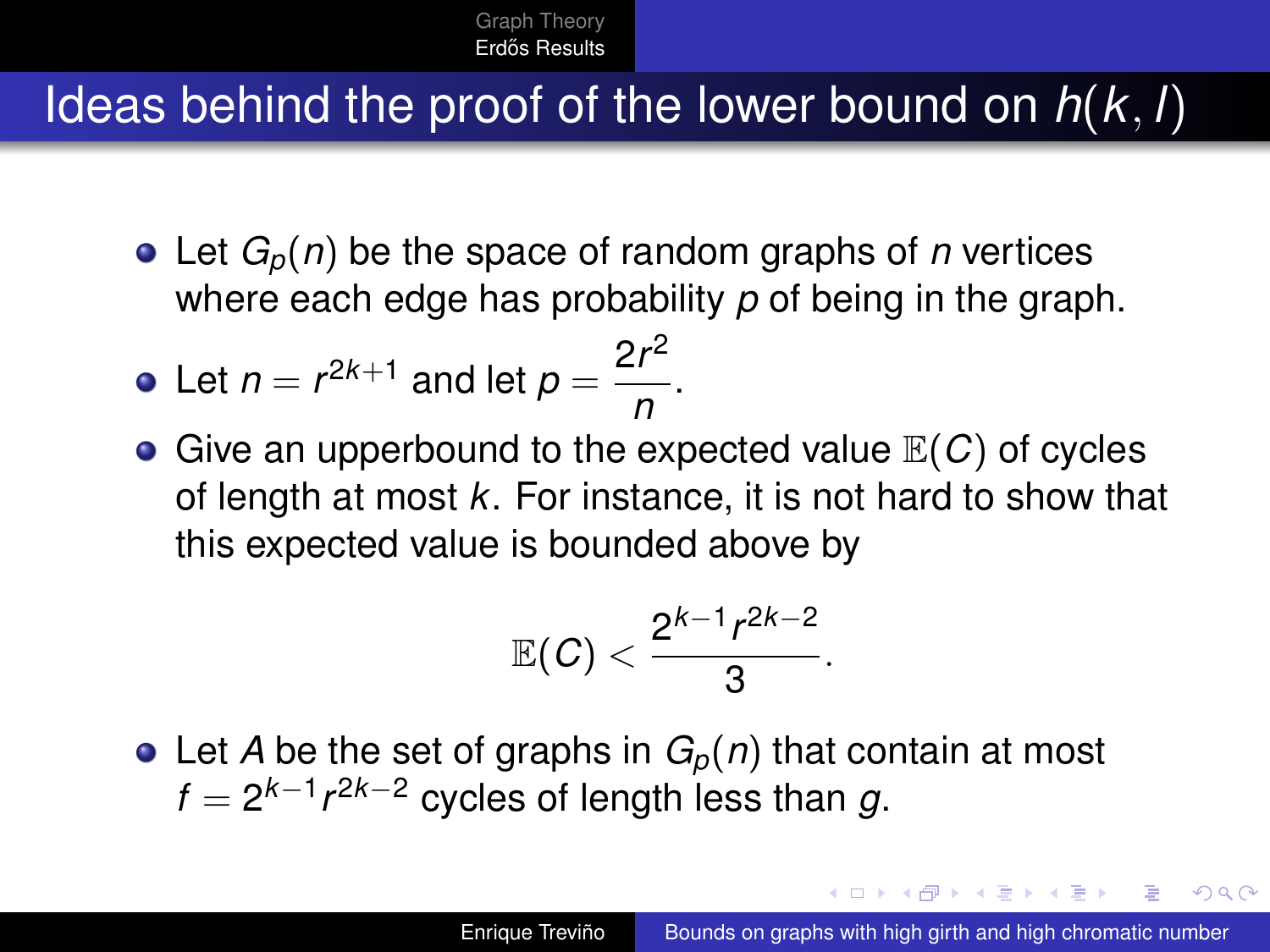### Ideas behind the proof of the lower bound on *h*(*k*, *l*)

- ${\mathbb R}(C) \geq {\mathbb P}_\rho(\bar \Omega_1)f = (1-{\mathbb P}_\rho(\Omega_1))f,$  and hence  $\mathbb{P}_\rho(\Omega_1) > \frac{2}{3}$  $\frac{2}{3}$ .
- Let  $l = n/r$  and let  $\Omega_2$  be the set of graphs in  $G_p(n)$  that do not contain a set of *l* vertices spanning at most *f* edges.
- Suppose  $G_0 \n\in \Omega_1 \cap \Omega_2$ , then delete an edge from each cycle of length less than *k* to form graph *G*. Graph *G* now has girth at least *k*. Since  $G_0 \n\in \Omega_2$ , then every *l*-set of vertices spans at least  $f + 1$  edges. Also,  $G_0 \in \Omega_1$ , so the number of edges deleted from  $G_0$  is at most *f*. So every *l*-set spans at least one edge, so there are at most *l* − 1 independent points.

**≮ロト ⊀ 何 ト ⊀ ヨ ト ⊀ ヨ ト** 

 $\Omega$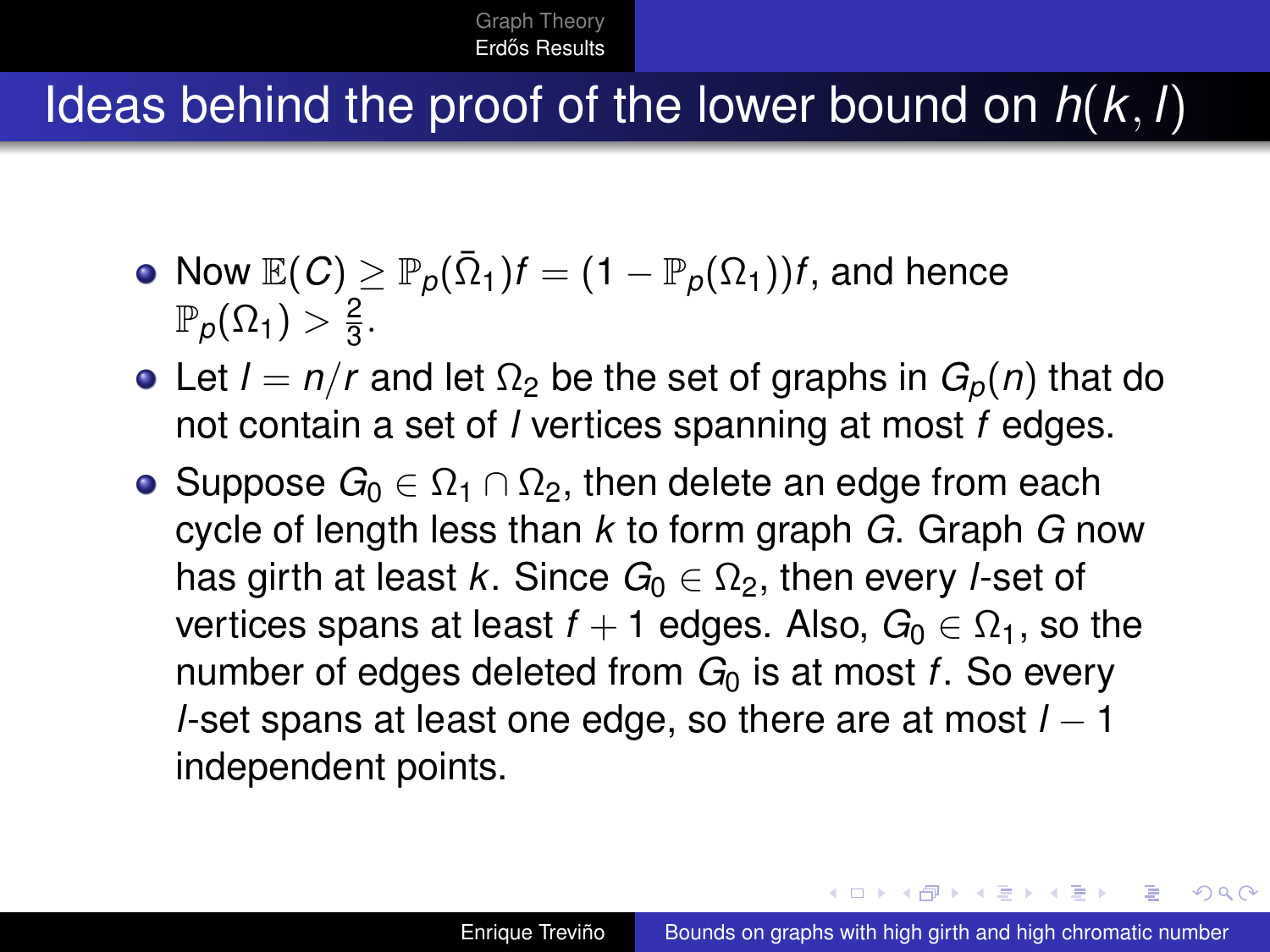# **Conclusion**

- To conclude one need only show  $\mathbb{P}(\Omega_1) + \mathbb{P}(\Omega_2) > 1$  (to force an element to be in the intersection of the Ω's.
- With some clever estimates one can show that in fact  $\mathbb{P}(\Omega_1)+\mathbb{P}(\Omega_2)>\frac{4}{3}$  $\frac{4}{3}$ .

#### Theorem

*Let n*(*r*, *k*) *be defined as before, then*

$$
r^{k/2}\ll n(r,k)
$$

K ロ ⊁ K 何 ≯ K ヨ ⊁ K ヨ ⊁

 $QQ$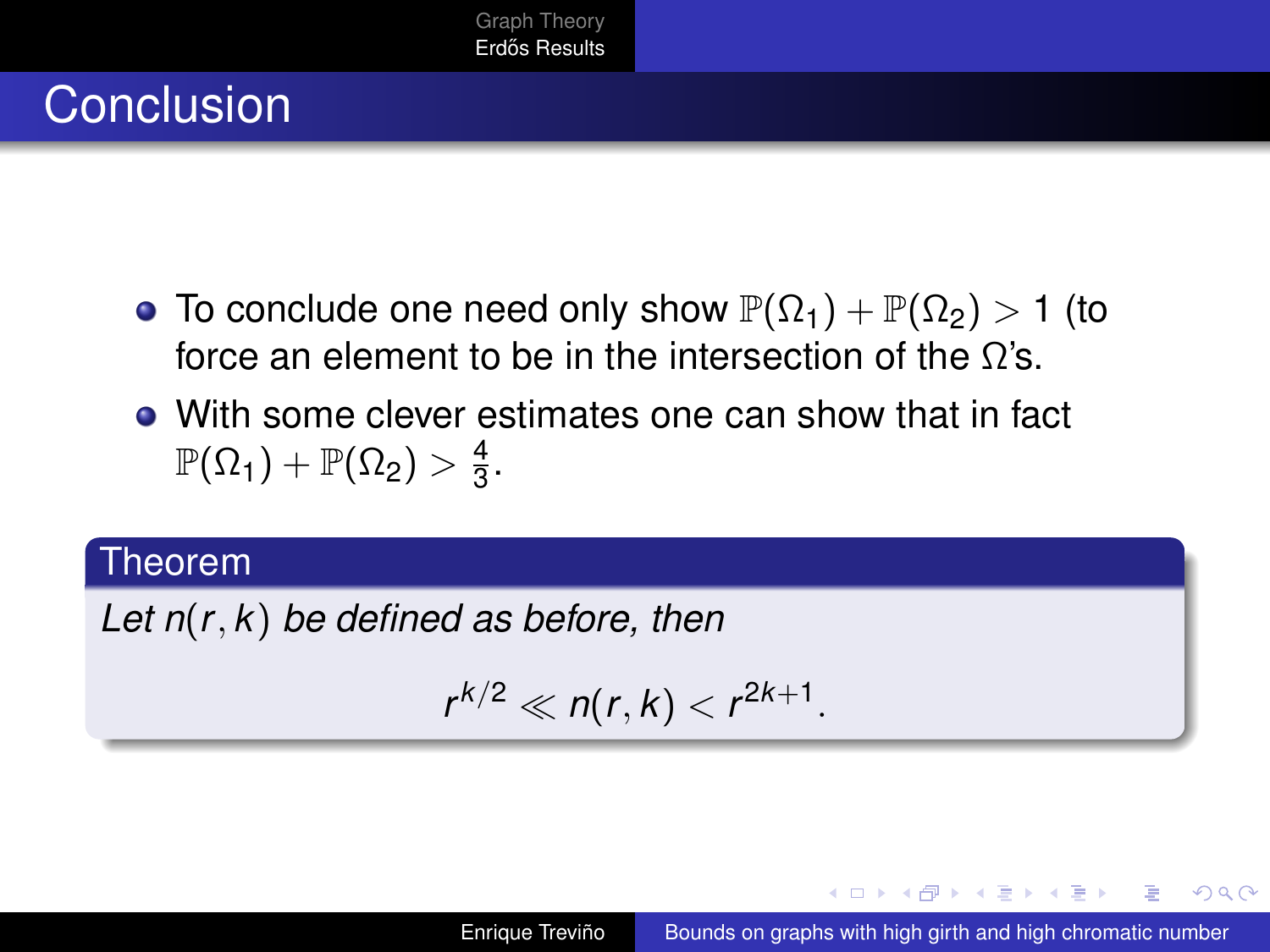## **Questions**

#### **Theorem**

*Let n*(*r*, *k*) *be defined as before, then*

$$
r^{k/2}\ll n(r,k)
$$

#### **o** Does

$$
\lim_{g,k\to\infty}\frac{\log n(r,k)}{k\log r},
$$

#### exist?

 $\bullet$  If the limit exists is it closer to the lower bound (1/2) or to the upper bound (2)?

イロト イ伊 トイヨ トイヨト

÷.  $QQ$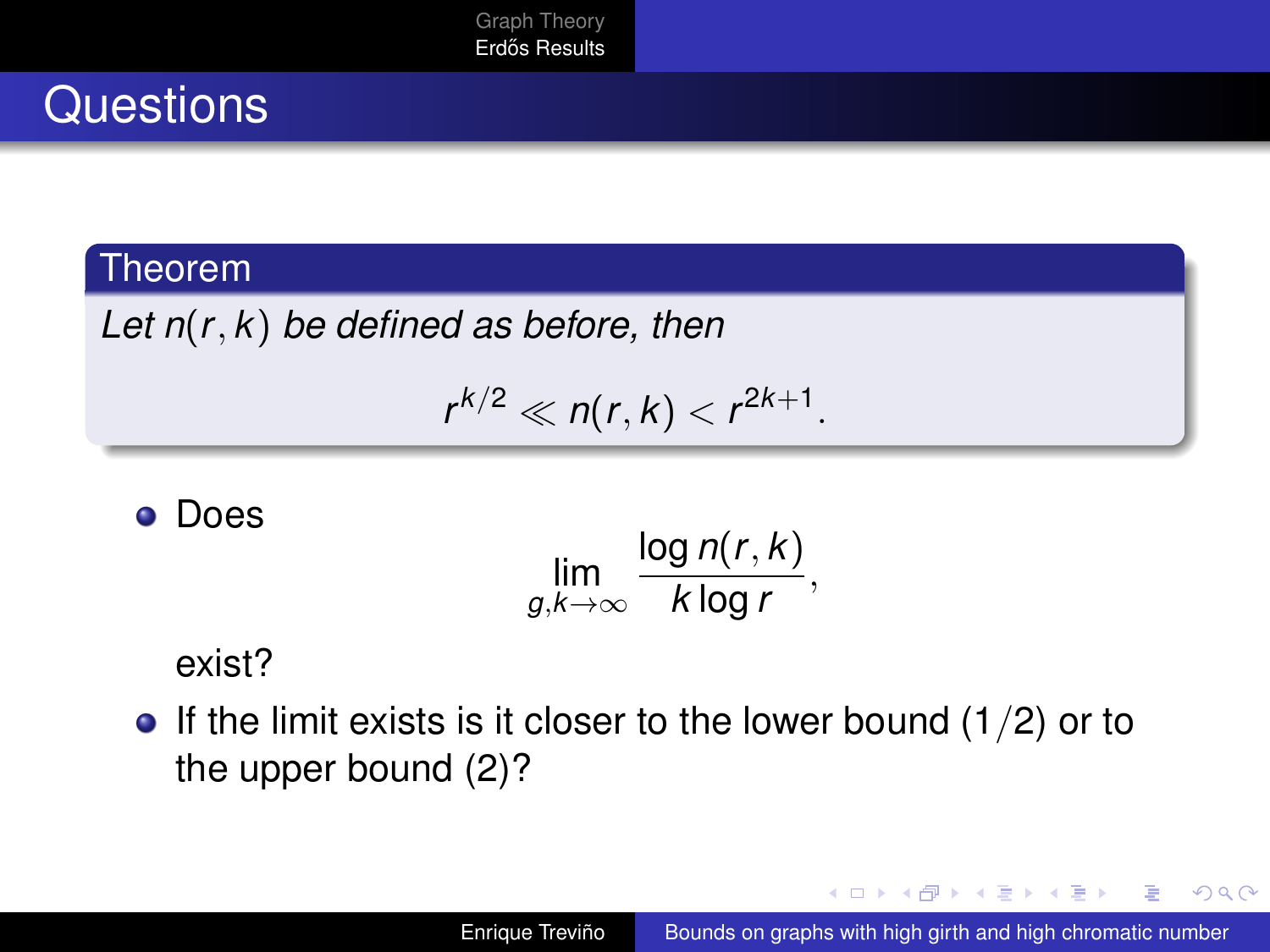#### Some Numerical Work

|              |    |    | Color |     |    |    |    |     |
|--------------|----|----|-------|-----|----|----|----|-----|
|              |    | 3  | 4     | 5   | 6  |    | 8  | 9   |
| <b>Girth</b> | 4  | 6  | 8     | 18  | 34 | 50 | 81 | 117 |
|              | 5  | 8  | 13    | 32  | 93 |    |    |     |
|              | 6  | 9  | 34    | 103 |    |    |    |     |
|              |    | 11 | 47    |     |    |    |    |     |
|              | 8  | 12 | 100   |     |    |    |    |     |
|              | 9  | 14 |       |     |    |    |    |     |
|              | 10 | 15 |       |     |    |    |    |     |

Table: This table shows the number of vertices the smallest bound we could find that has chromatic number at least *r* and girth number at least *r*.

イロメ イ押 メイヨメ イヨメ

 $2Q$ 

э